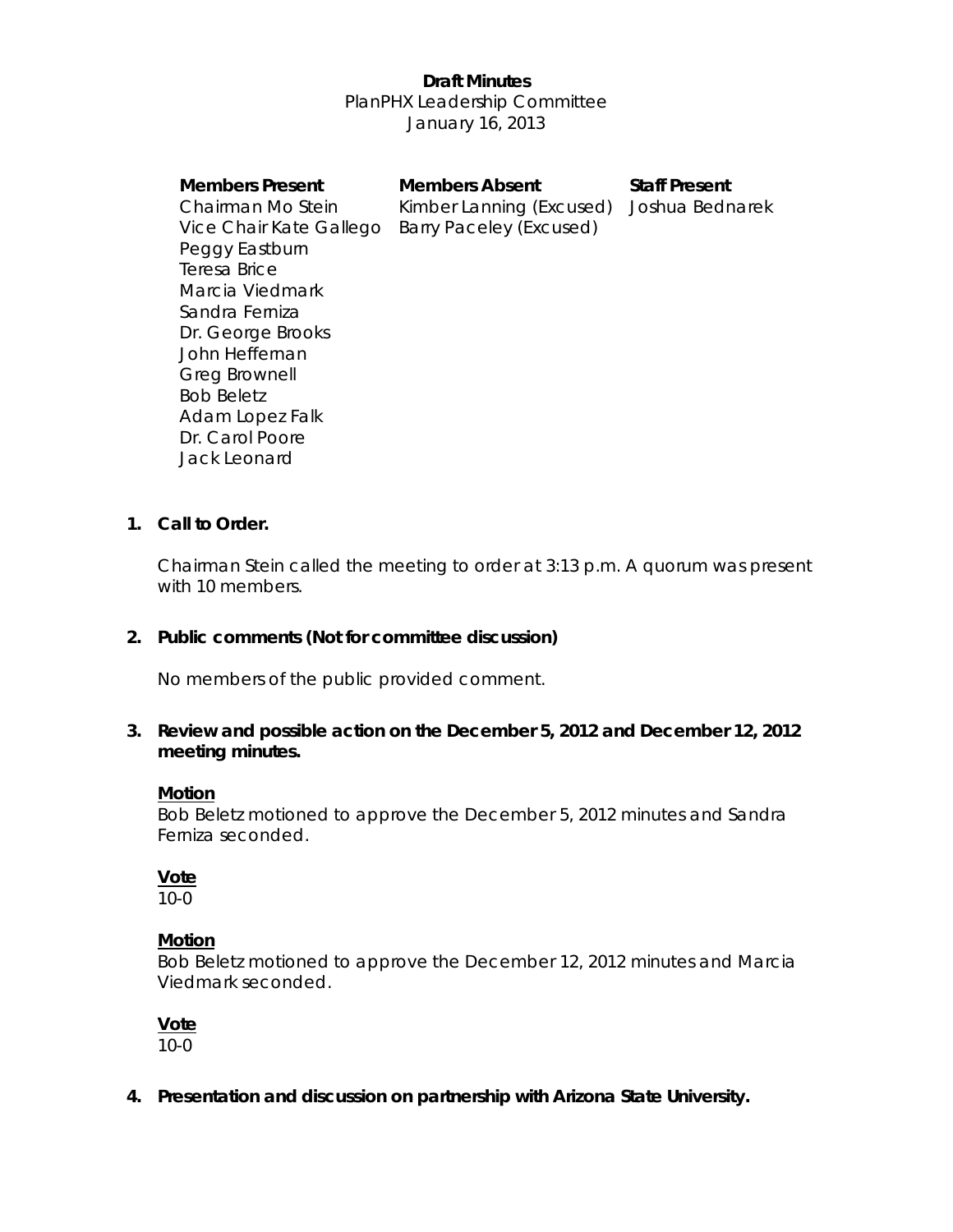*Committee members Dr. Carol Poore, Jack Leonard and Adam Lopez Falk arrived at the meeting during this item*. (13)

Chairman Stein provided an update on the development of a partnership with Arizona State University (ASU) for the PlanPHX project. Chairman Stein highlighted some of the faculty members that have committed to participate.

Committee members expressed a concern about the current make-up of the faculty group, noting the absence of any female or minority faculty. Chairman Stein committed to working with ASU to address these concerns.

#### **5. Presentation and discussion on preparing for Arizona State University led workshop.**

Chairman Stein stated that the ASU faculty group would like to conduct a workshop with the committee as one of their first tasks of the partnerships. Several faculty members have stated let the Chairman know that a morning workshop would be better for their schedules.

Chairman Stein asked if a morning meeting would be extremely problematic for anyone to attend. Committee members commented that a morning workshop could work if given enough notice.

#### **6. Presentation and discussion on meeting with Mayor Stanton regarding PlanPHX.**

Chairman Stein gave an overview of a meeting he, Vice Chair Gallego and staff had with Mayor Stanton had about the project. Chairman Stein stated the Mayor is pleased with the current efforts but would like to see more outreach occur to get more people involved.

Chairman Stein added that given the recent resignation of committee member Taz Loomans, that he has asked the Mayor's Office to appoint another person to fill her seat.

#### **7. Presentation and discussion on preparing for the Mayor's State of the City Speech.**

Chairman Stein discussed that the Mayor stated his State of the City speech might be a great opportunity to promote PlanPHX. Chairman Stein asked for committee members to provide ideas on how best to accomplish this goal.

Committee members suggested creating a QR Code attendees could scan and the development of an interactive display. Committee member Bob Beletz committed to working with staff on the development of a display.

Dr. Carol Poore recommended that the committee members all purchase tickets to the event and sit together at a table. Staff stated they would get more information on how to purchase tickets and follow back up with committee.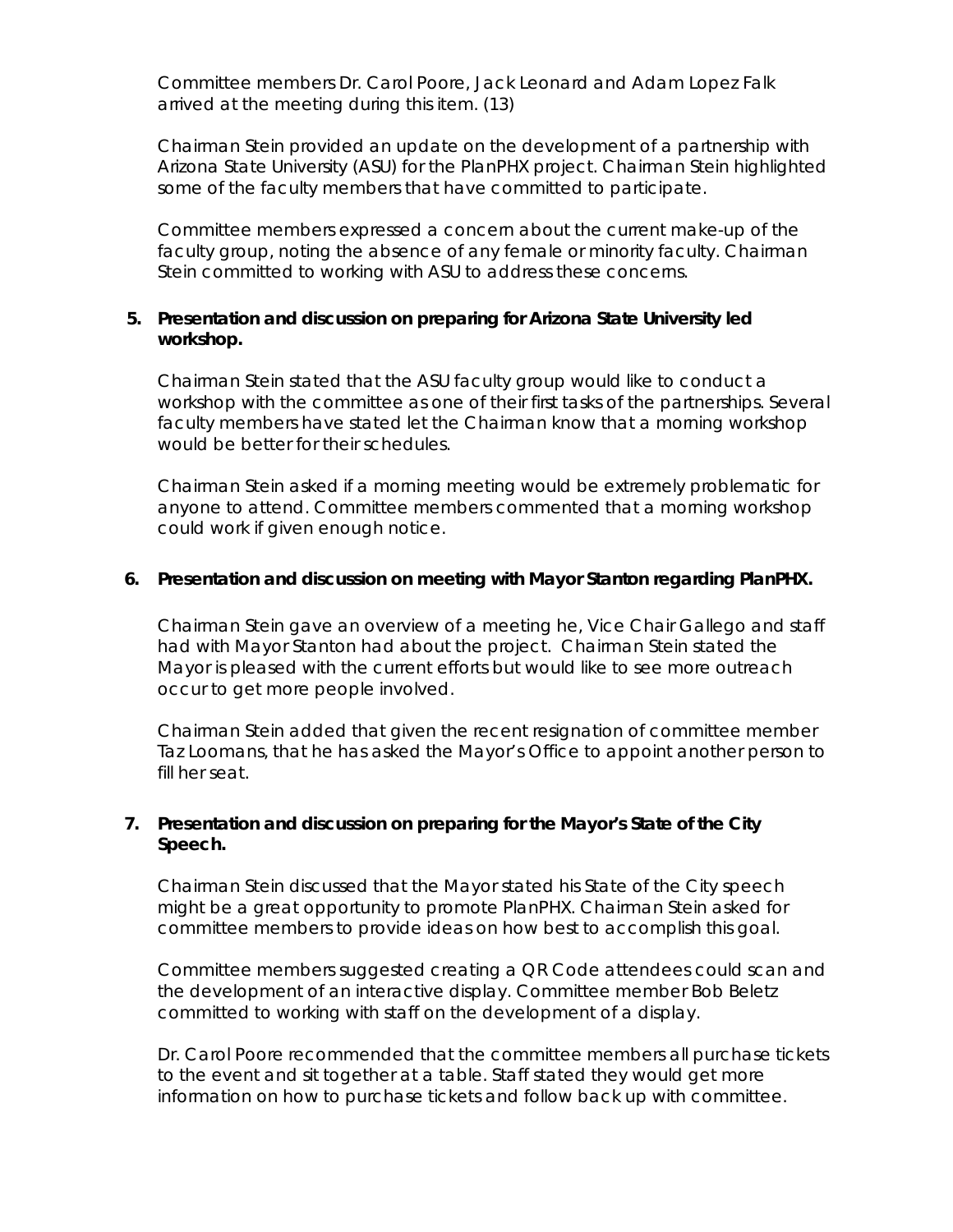#### **8. Presentation and discussion on PlanPHX outreach in 2013.**

Staff thanked committee members for their efforts to get other organizations involved with PlanPHX.

Vice Chair Gallego discussed the PlanPHX and the Environment Event that would be held the same evening.

Committee members also expressed some concern that more collaboration with existing boards and commissions is needed. Staff responded that this would be done in the coming weeks and months.

### **9. Presentation and discussion on PlanPHX Leadership Committee Speaker / Presentation Series.**

Vice Chair Gallego stated she has secured a presentation on the canals from Jim Duncan from SRP for an upcoming meeting.

Staff requested committee members to think of other speakers or topics they would like to cover in the coming year.

#### **10. What does it all mean?**

Chairman Stein stated that part of the next phase of the project will involve organizing the feedback provided by the committee into major themes and then refining those themes through additional community input.

As an exercise towards identifying these themes, Chairman Stein asked committee member to identify those ideas or trends that stood out them the most.

Below is summary of each committee members feedback:

Greg Brownell: connectivity, preservation, sustainability, open space and compactness.

Jack Leonard: urban parks, unique neighborhoods and the canals

Dr. George Brooks: connectivity, open space, preservation, compactness. Dr. Brooks also discussed the relation of all these concepts to sustainability and the importance of the villages to the city's identify and future.

Peggy Eastburn: trails, parks, open space, transportation (light rail, Sky Harbor)

Marcia Viedmark: The desire for more destinations within the city and centralized destination spot. The opportunity that the State Fairgrounds provides our city to potentially achieve those goals.

Teresa Brice: People want transit, open space and a strong downtown.